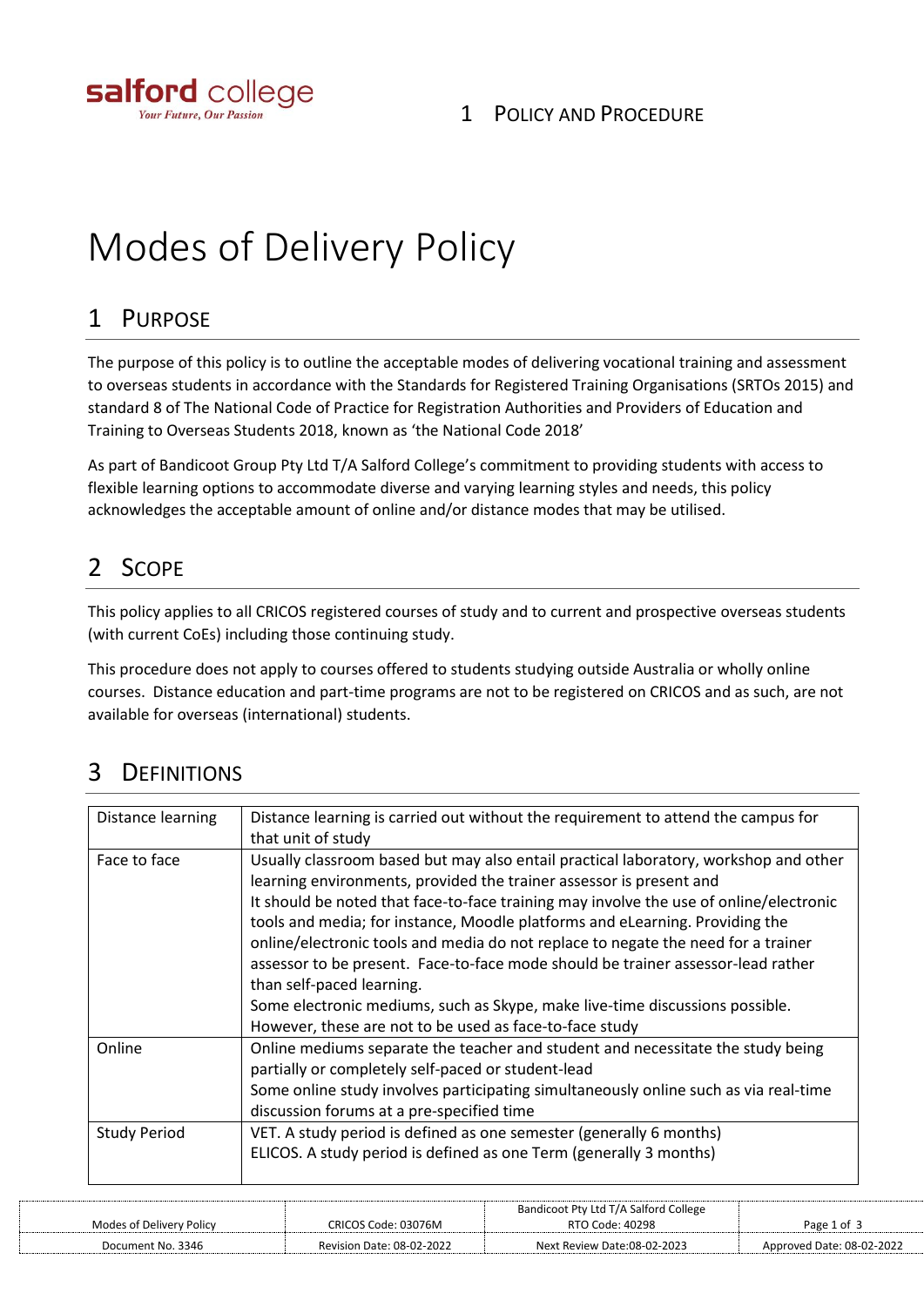### 4 POLICY STATEMENT

- 4.1 Overseas students are required to be enrolled in a full-time course as a requirement of their student visa (Condition 8202).
- 4.2 In accordance with the ESOS framework, and the requirements of CRICOS registered courses, Bandicoot Group Pty Ltd T/A Salford College will not deliver a course exclusively by online or distance learning to overseas students. (8.18)
- 4.3 In designing and delivering courses for overseas students, no more than one-third of the units may be by online or distance learning modes, with the remaining two-thirds of the course delivery being faceto-face delivery mode.  $(8.19)$
- 4.4 When designing and delivering courses for overseas students, and whenever enrolling students into study programs, Bandicoot Group Pty Ltd T/A Salford College will ensure that each overseas student's study plan includes at least one unit that is not by distance or online learning in each compulsory study period. (8.20)

The only exception is when a student is completing the last unit to complete their course.

- 4.5 If/when overseas students do study by means of online or distance learning, Bandicoot Group Pty Ltd T/A Salford College will take all reasonable steps to support students who may be disadvantaged by: (8.22)
	- Any additional costs or other requirements from undertaking online or distance learning including for overseas students with special needs (8.22.1)
	- The inability to access resources offered by Bandicoot Group Pty Ltd T/A Salford College , and/or opportunities for engaging with other overseas students while undertaking online or distance learning (8.22.2)
- 4.6 Students require sufficient support and feedback to ensure their optimal capacity to achieve satisfactory course progress requirements of their visa and CoE.
- 4.7 Intervention strategies are available to students identified as being at risk, see Intervention Strategy Policy.
- 4.8 Intervention strategy plans may include such remedial actions as altering the delivery methods that a student is enrolled in to better suit the student's needs.

|                          |                           | Bandicoot Pty Ltd T/A Salford College |                           |
|--------------------------|---------------------------|---------------------------------------|---------------------------|
| Modes of Delivery Policy | CRICOS Code: 03076M       | RTO Code: 40298                       | Page 2 of 3               |
| Document No. 3346        | Revision Date: 08-02-2022 | Next Review Date:08-02-2023           | Approved Date: 08-02-2022 |